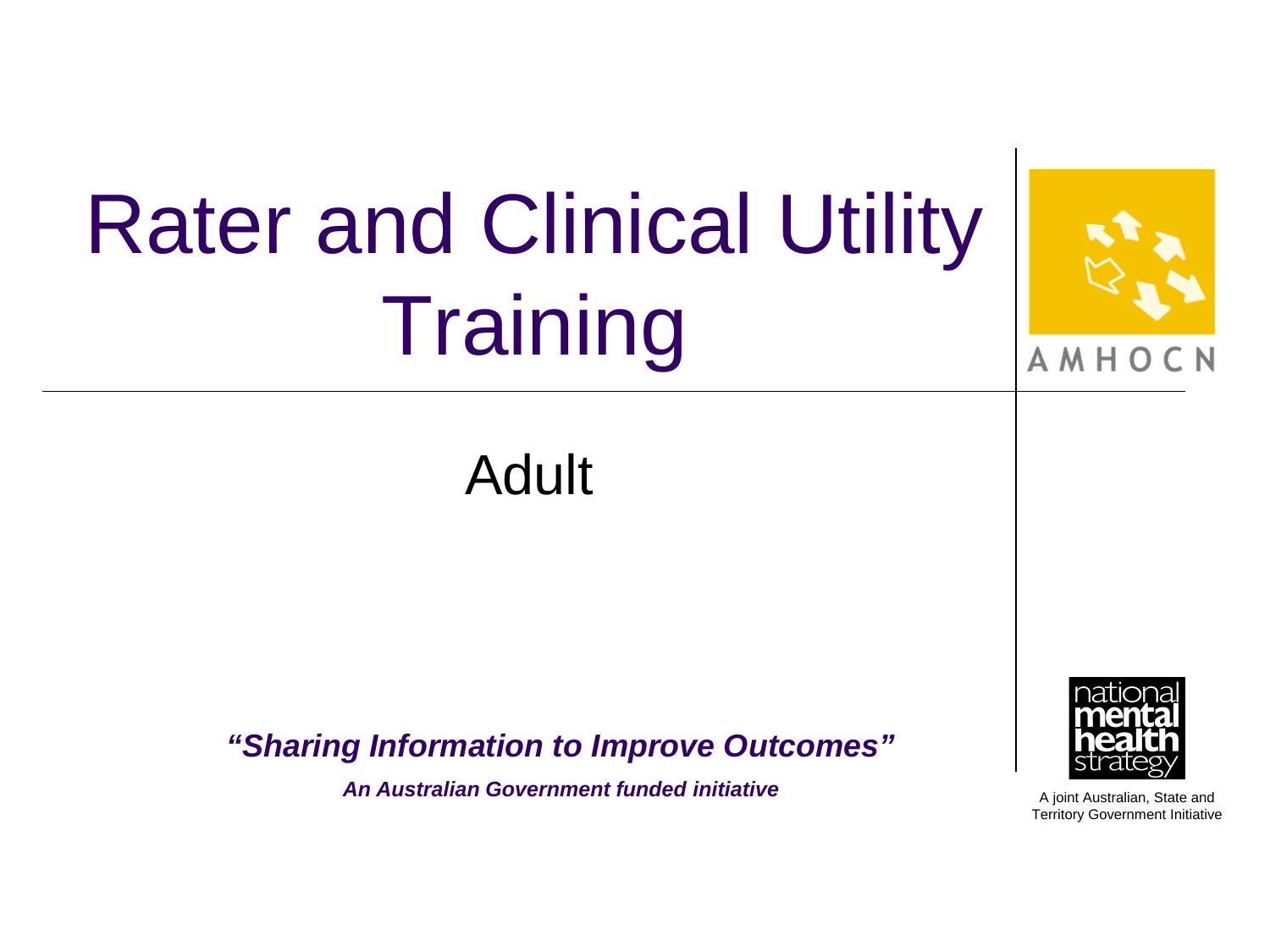### **Objectives of the workshop**



- Provide an opportunity for clarification of the rating rules of the measures which make up the National Outcomes and Casemix Collection (NOCC).
- Provide an opportunity to explore the clinical utility of the measures which make up NOCC including;
	- Using the consumer self assessment to support the assessment process, the process of engagement with the consumer, along with consumer empowerment.
	- Using the clinician rated measures and the consumer self assessment measure to support clinical practice.
- Provide an opportunity to explore and discuss the clinical reference material produced by AMHOCN.
- Provide an opportunity to explore the use of NOCC and additional information collected in mental health to better understand variation between service providers.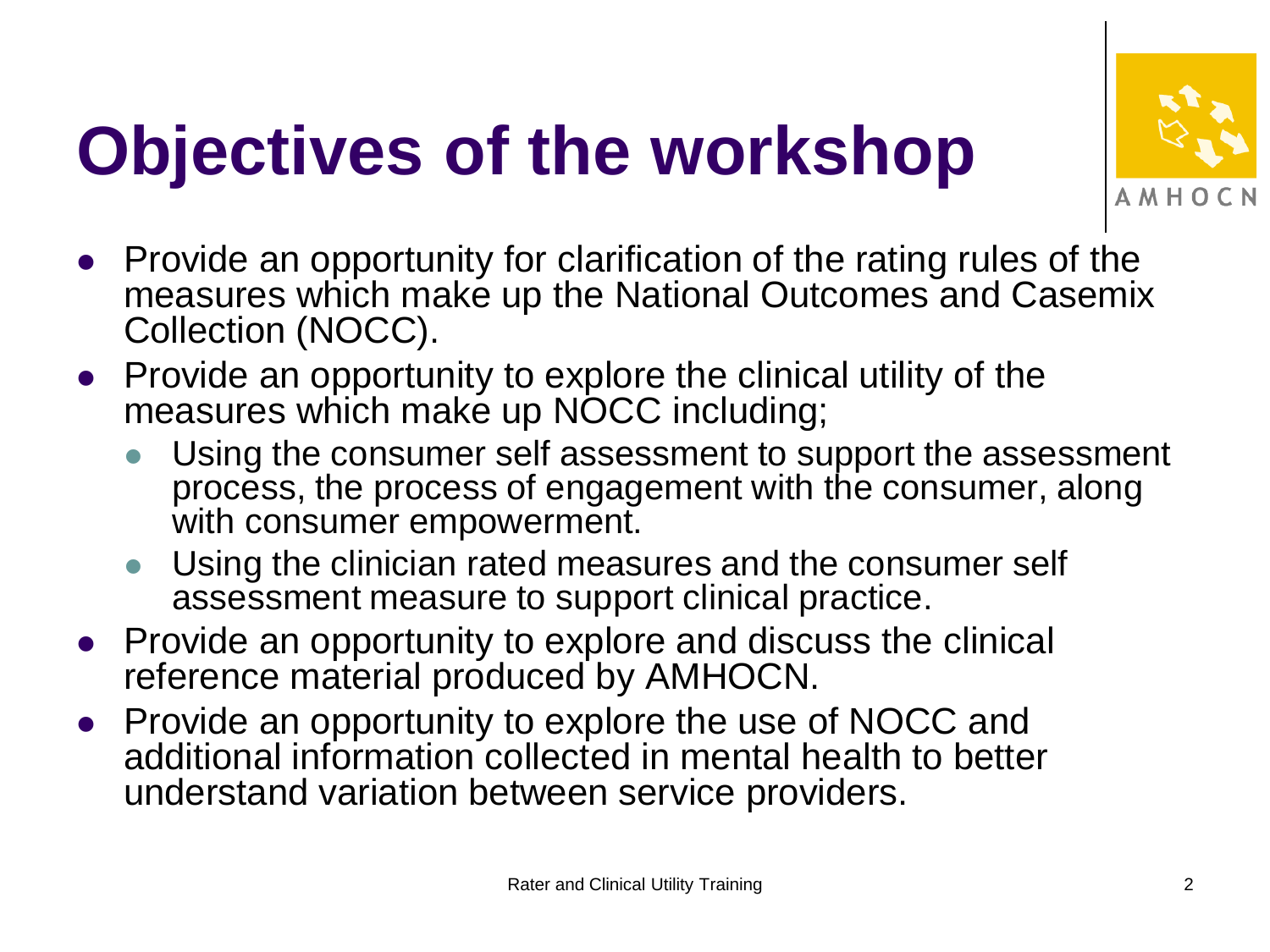

#### **Rate the HoNOS**

- Read the vignette
- Watch video
- Rate HoNOS refer to the glossary!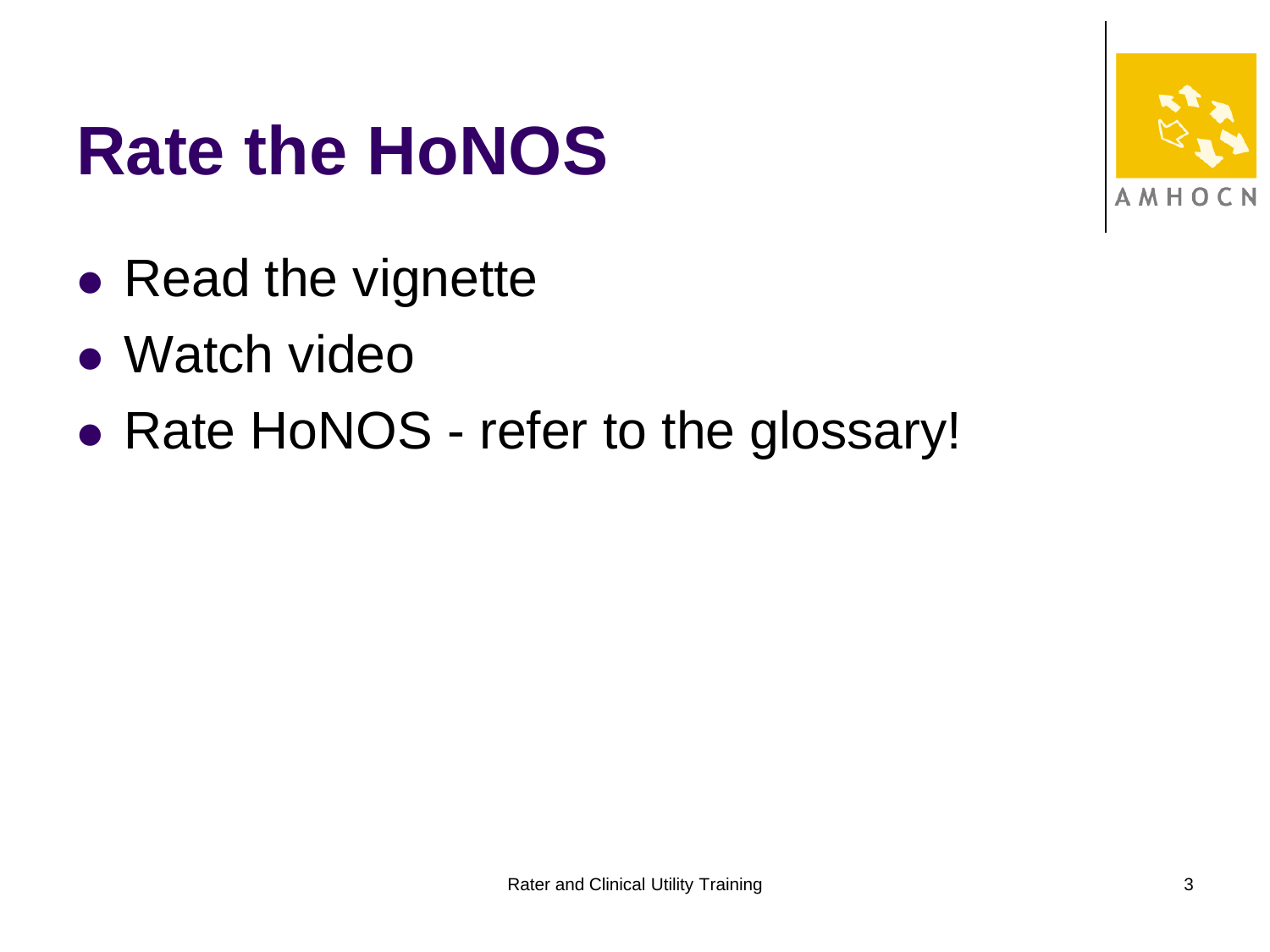#### **Feedback on rating**



- Have the group share their HoNOS ratings
- Why are there differences in ratings?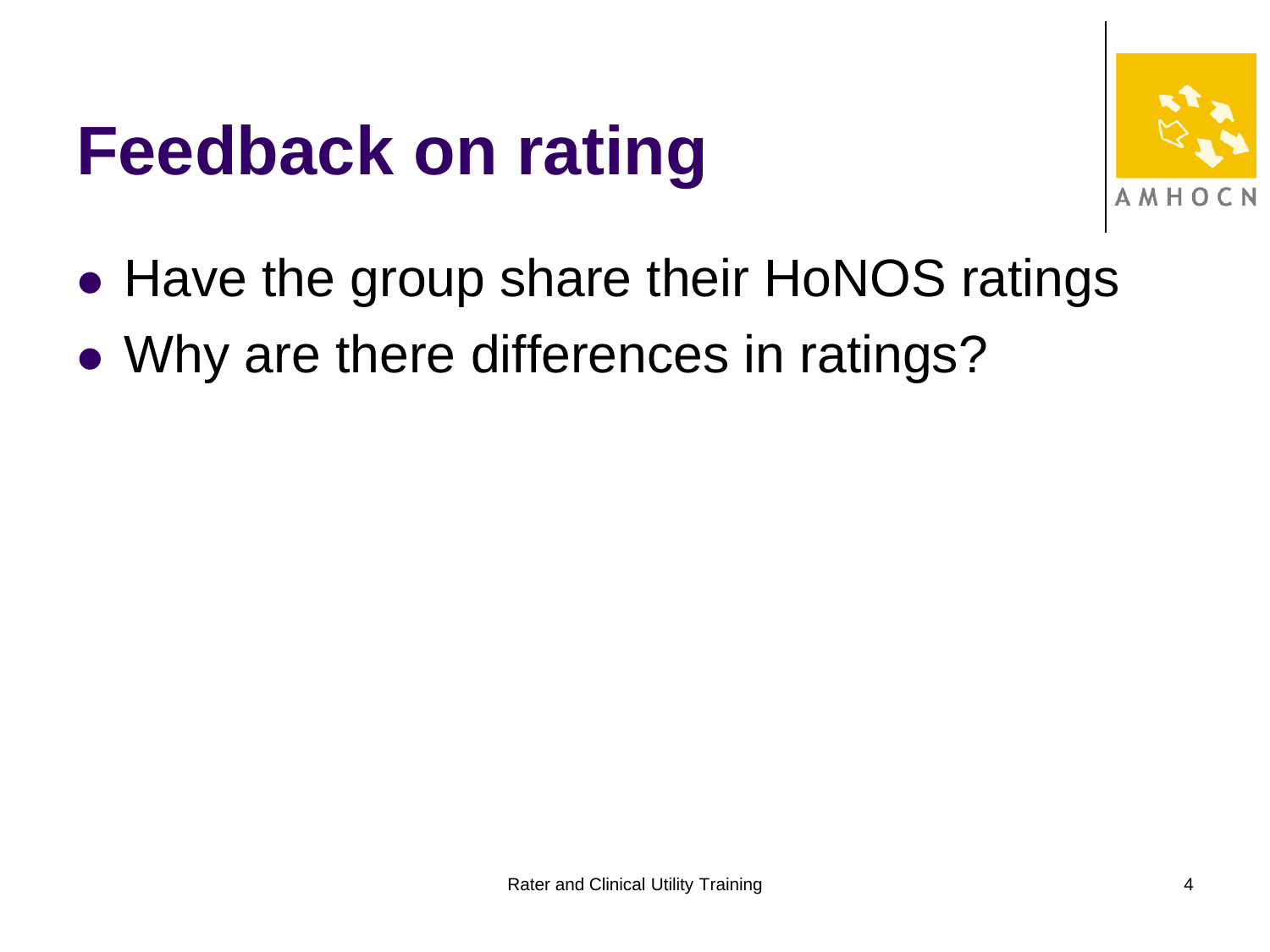#### **HoNOS revision**



- Key measure of severity
- Brief; 5 minutes to rate
- Acceptable and useful to clinicians
- Specifically broad spectrum
- **Satisfactory inter-rater reliability**
- Change in scores correlate with independent clinical ratings of change
- Training required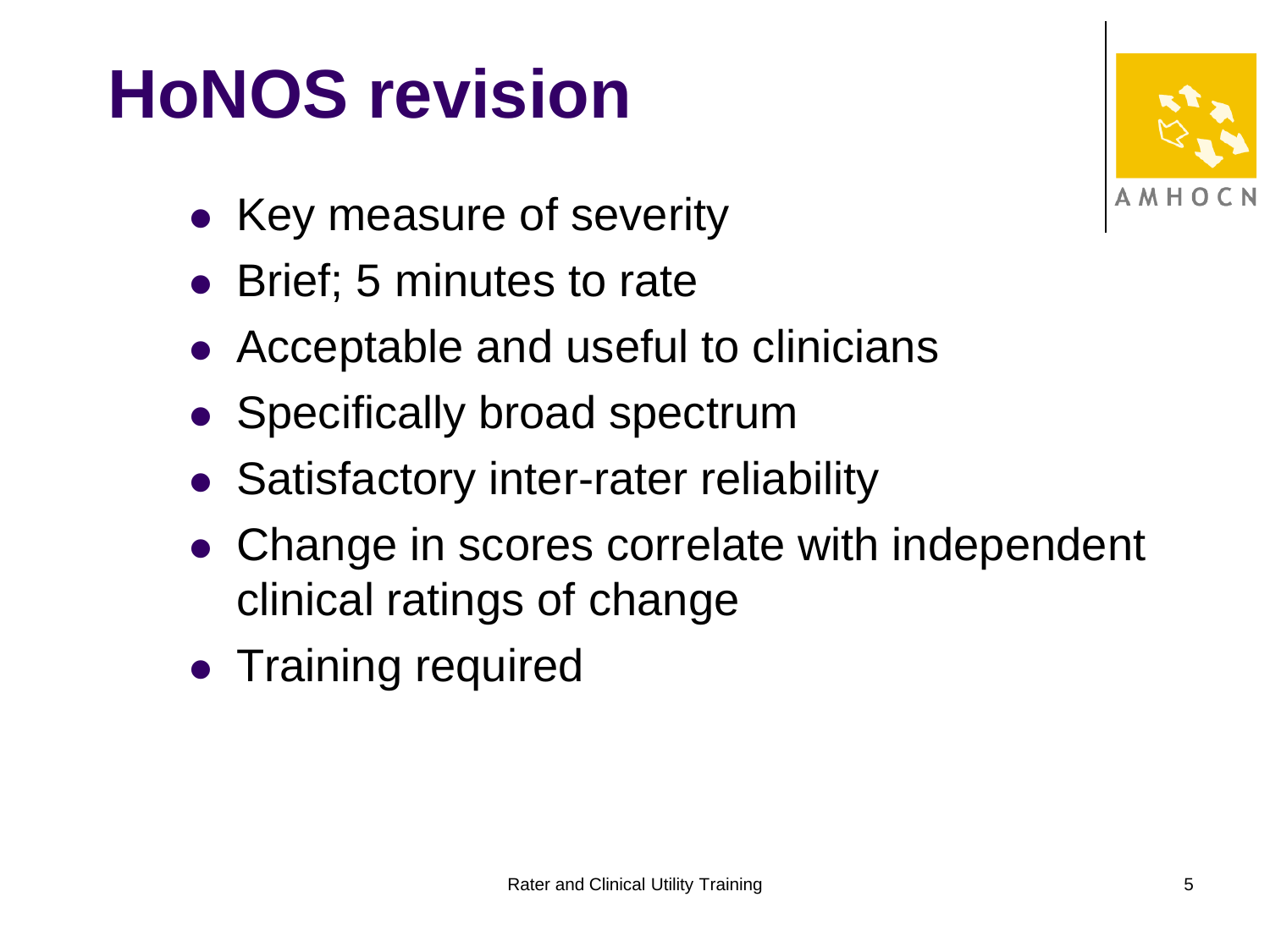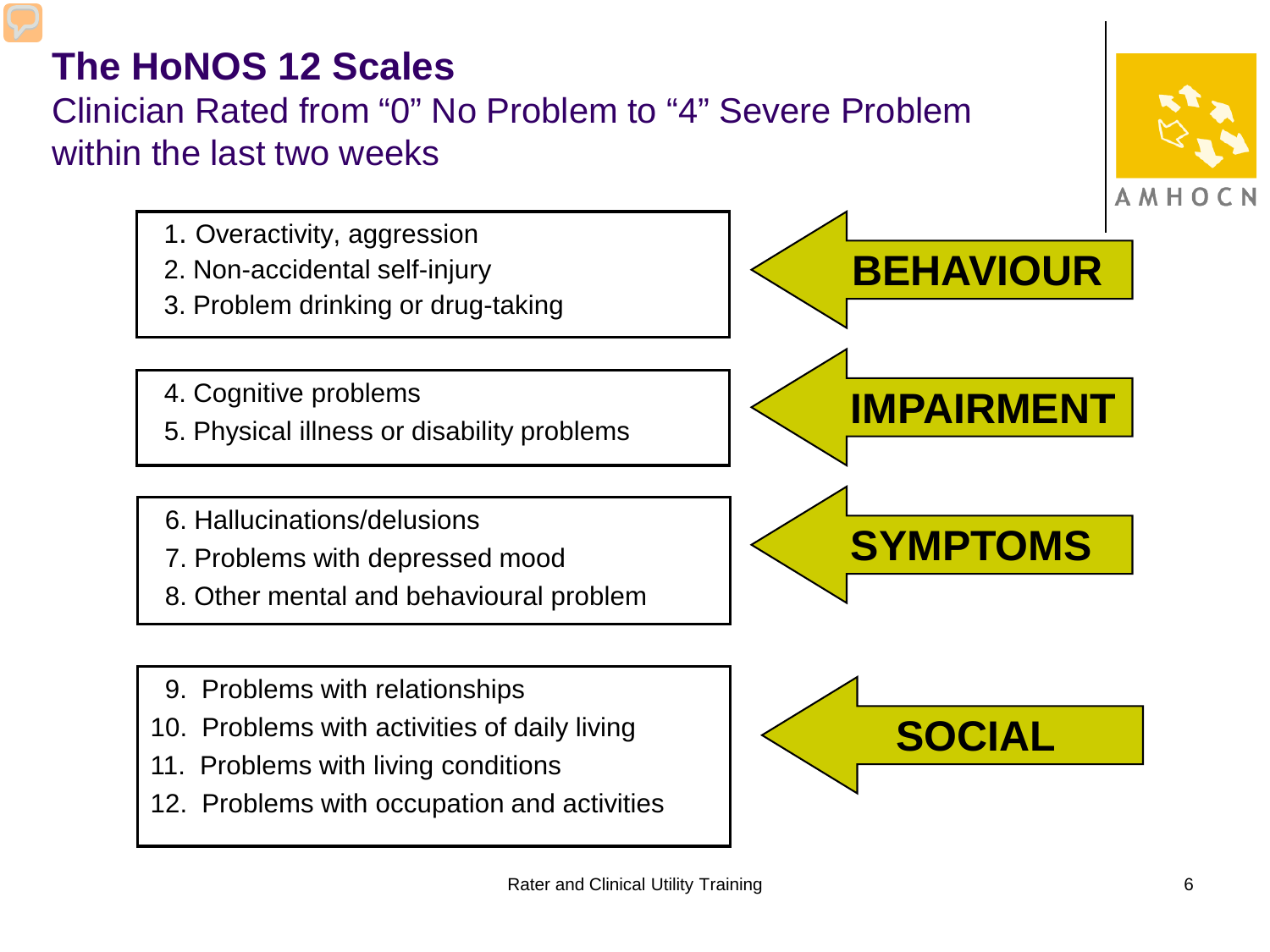#### HoNOS Scoring

- Each item is scored:
	- $0 = no$  problem
	- $1 = sub-clinical problem$
	- $2 =$  mild problem
	- 3 = moderate problem
	- $4 =$  severe problem
	- 9 = not known
- Users are provided with a set of criteria for each rating level

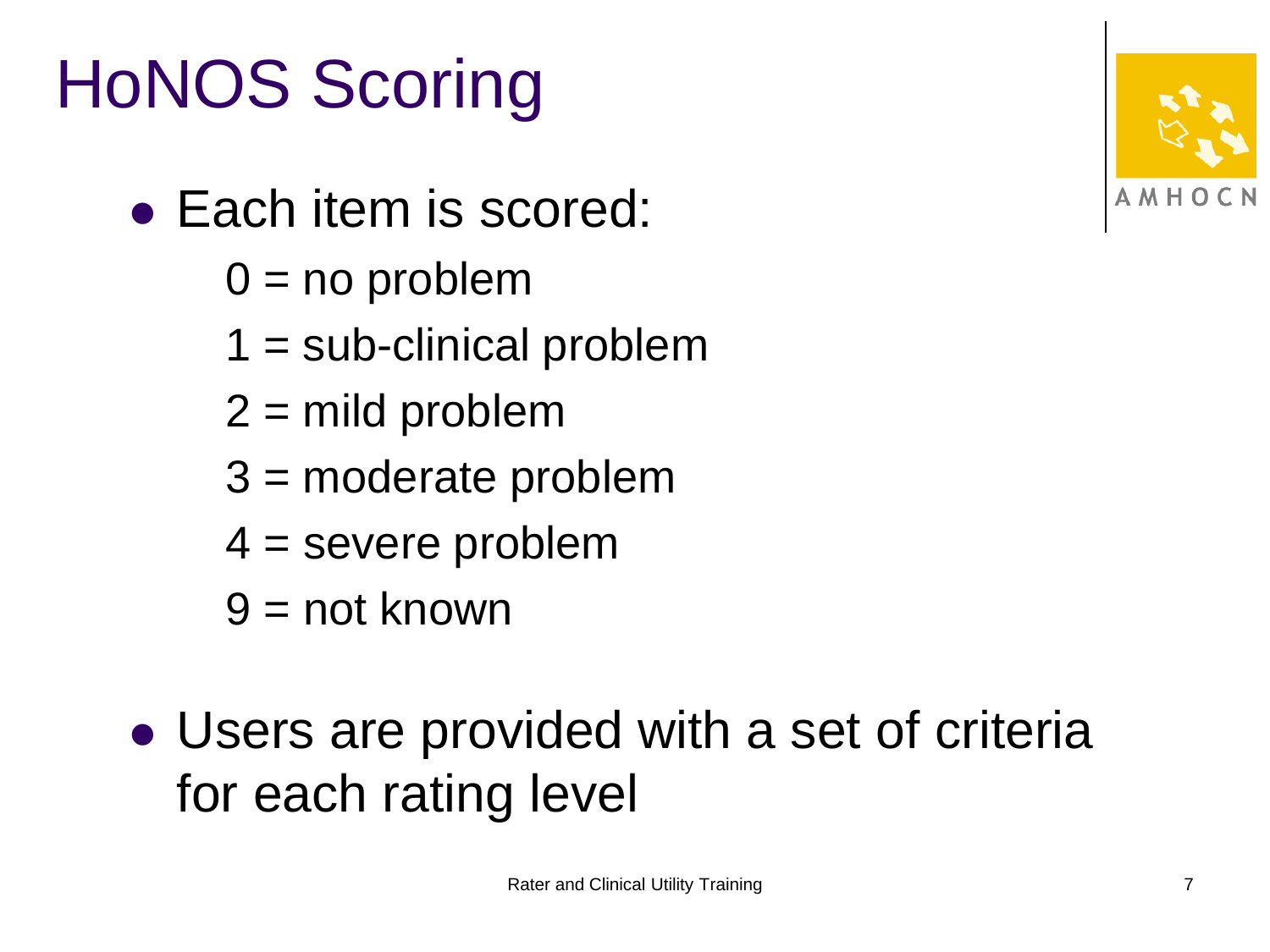#### Sources of Information

- The measures are not clinical interviews. Information should be gathered from:
	- The consumer
	- Direct observation
	- Information in the medical record
	- Information provided by other staff
	- Information provided by family and friends
	- Information provided by other agencies including general practitioner, housing, police and ambulance staff



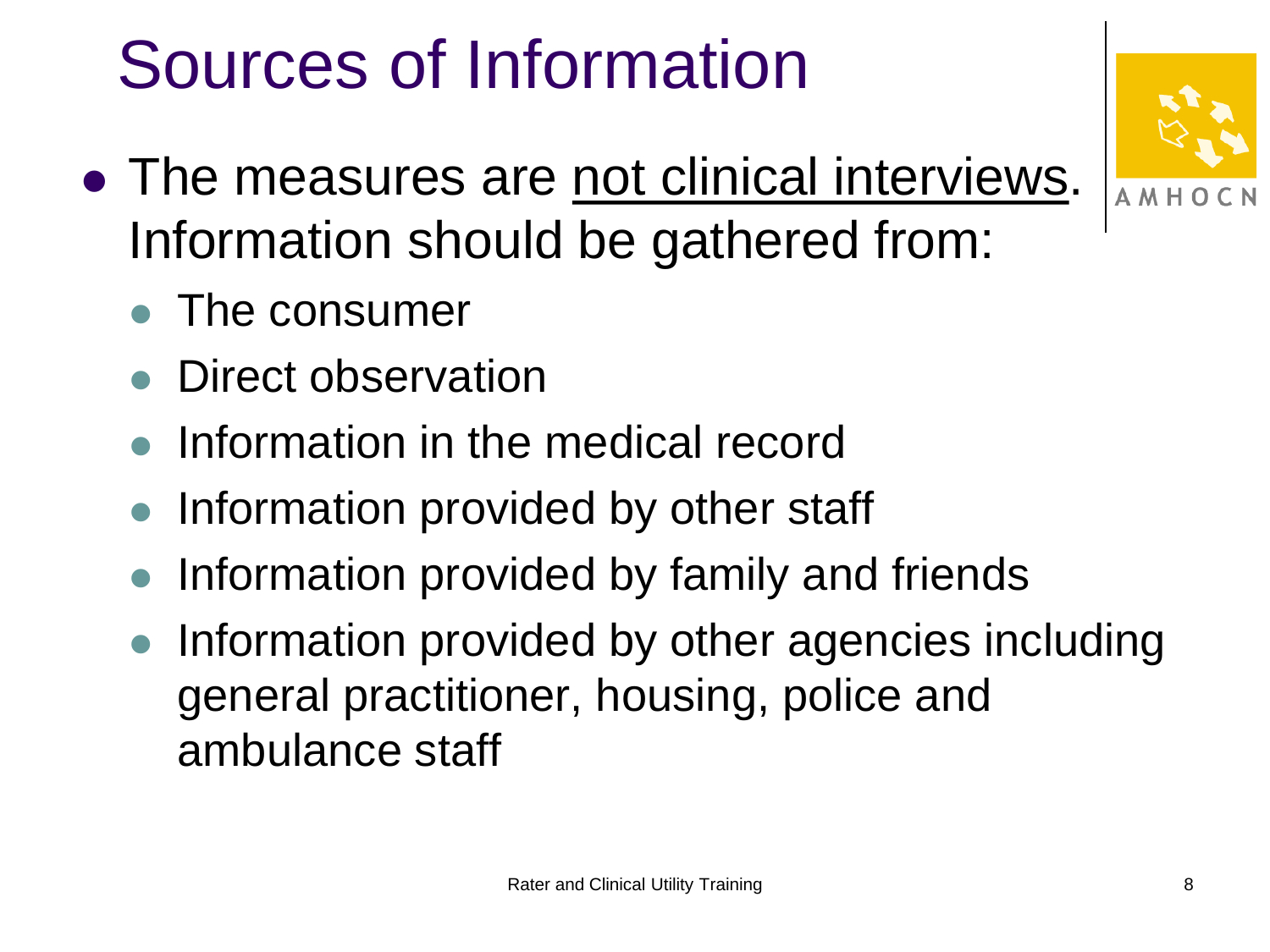#### HoNOS rating rules

• Rate each item in order from 1 to 12



- Do not include information rated in an earlier item, i.e. minimal item overlap
- Rate the most severe problem that has occurred over the previous two weeks
- Consider both the **impact on behaviour** and/or the **degree of distress** it causes
- When in doubt read the glossary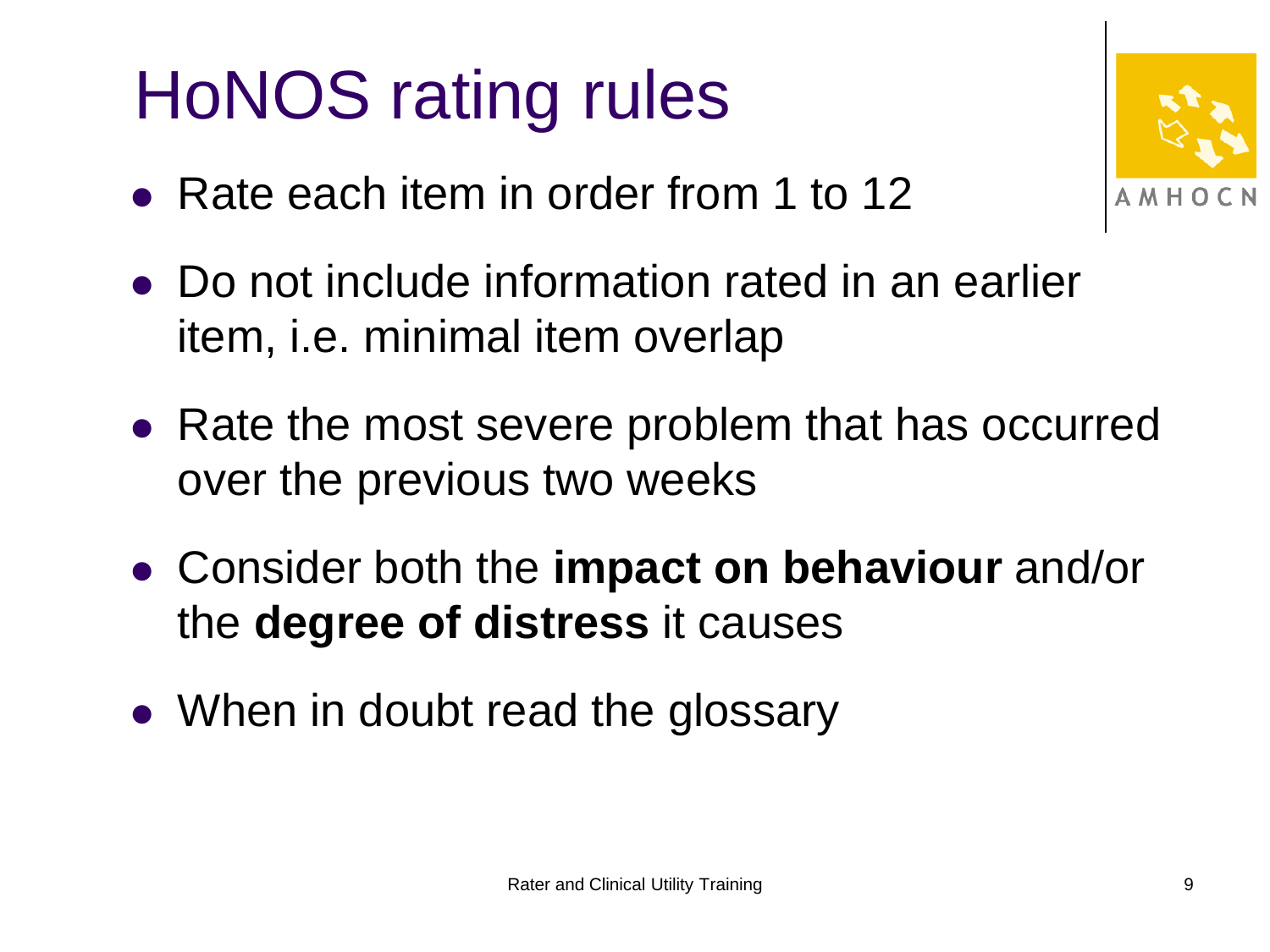#### **Important variations in rating guides**



|              | <b>'CORE RULES'</b>                           |                                                                             |  |  |
|--------------|-----------------------------------------------|-----------------------------------------------------------------------------|--|--|
| <b>SCALE</b> | <b>RATE THE WORST</b><br><b>MANIFESTATION</b> | <b>RATE OVER THE PAST</b><br>2 WEEKS                                        |  |  |
| Scales 1-8   | <b>Always</b>                                 | Always                                                                      |  |  |
| Scales 9-10  | Based on usual or typical                     | Always                                                                      |  |  |
| Scales 11-12 | Based on usual or typical                     | May need to go back beyond<br>two weeks to establish the<br>usual situation |  |  |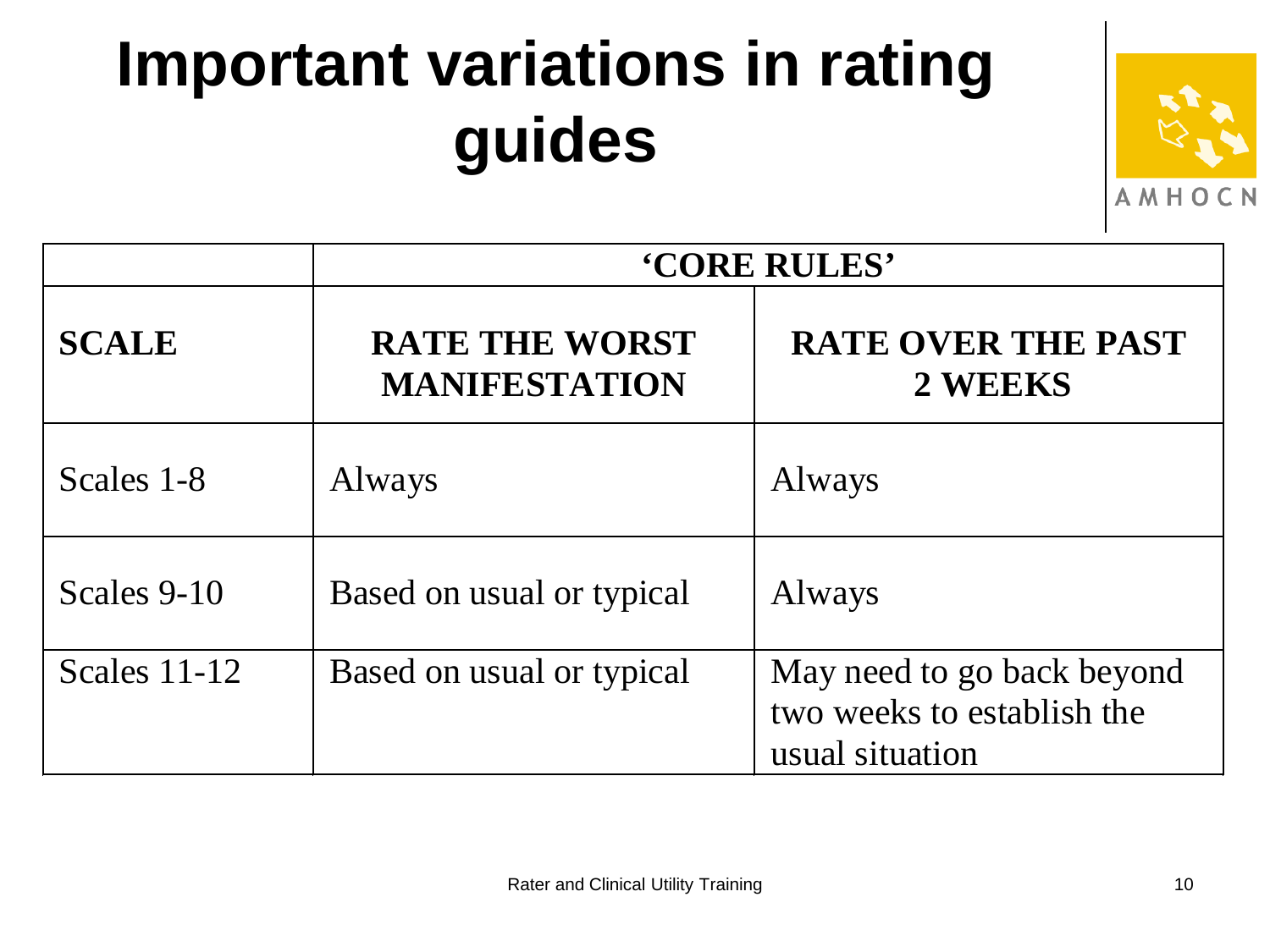|                               |                         |                                        | <b>Rating the HoNOS</b>                                                                                                                                                            | <b>Monitor?</b>           | <b>Active</b><br>treatment or<br>management<br>plan? |
|-------------------------------|-------------------------|----------------------------------------|------------------------------------------------------------------------------------------------------------------------------------------------------------------------------------|---------------------------|------------------------------------------------------|
| Clinically Significant        | $\overline{\mathbf{4}}$ | Severe to<br>very<br>severe<br>problem | Most severe category for<br>patient's with this<br>problem. Warrants<br>recording in clinical file.<br>Should be incorporated in<br>care plan.<br>Note - patient can get<br>worse. |                           |                                                      |
|                               | $\overline{3}$          | Moderate<br>problem                    | Warrants recording in<br>clinical file. Should be<br>incorporated in care plan.                                                                                                    |                           |                                                      |
|                               | $\overline{2}$          | Mild<br>problem                        | Warrants recording in<br>clinical notes. May or not<br>be incorporated in care<br>plan.                                                                                            |                           | <b>Maybe</b>                                         |
| Not Clinically<br>Significant | 1                       | Minor<br>problem                       | Requires no formal action.<br>May or may not be<br>recorded in clinical file.                                                                                                      | <b>Maybe</b>              | $\boldsymbol{\mathsf{x}}$                            |
|                               | $\mathbf{0}$            | <b>No</b><br>problem                   | Problem not present.                                                                                                                                                               | $\boldsymbol{\mathsf{x}}$ | $\boldsymbol{\mathsf{x}}$                            |

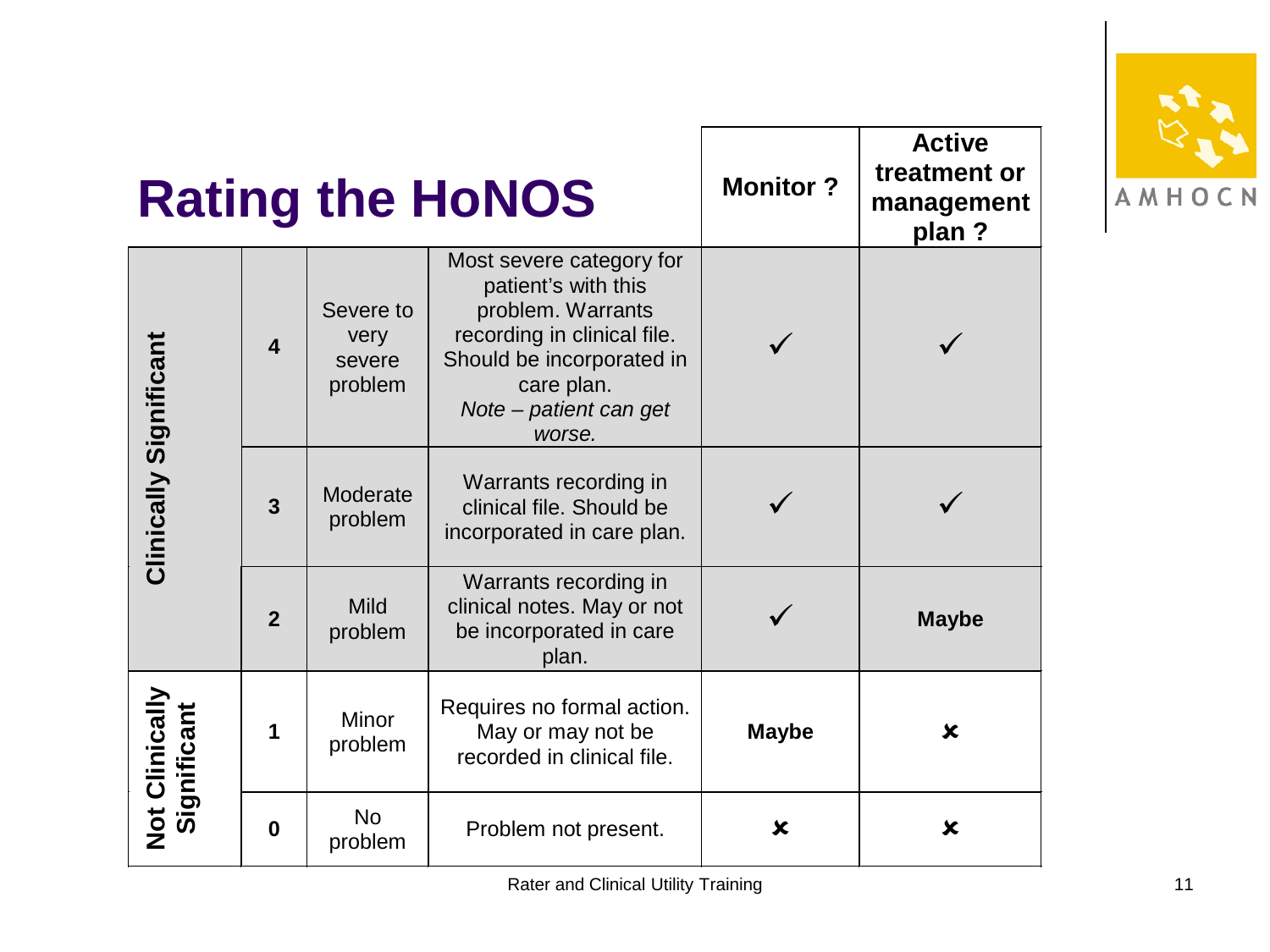#### **LSP-16**



- Key measure of function and disability in people with mental illness
- Complements the problem-based HoNOS
- Developed by a New South Wales team in the 1980's
- Original scale = 39 items; reduced to 16
- Brief; 5 minutes to rate
- Good inter-rater reliability
- Sensitive to change
- A non-technical instrument originally designed to require little or no training
- Focus is on the person's general functioning how the person functions in terms of their social relationships, ability to do day-to-day tasks etc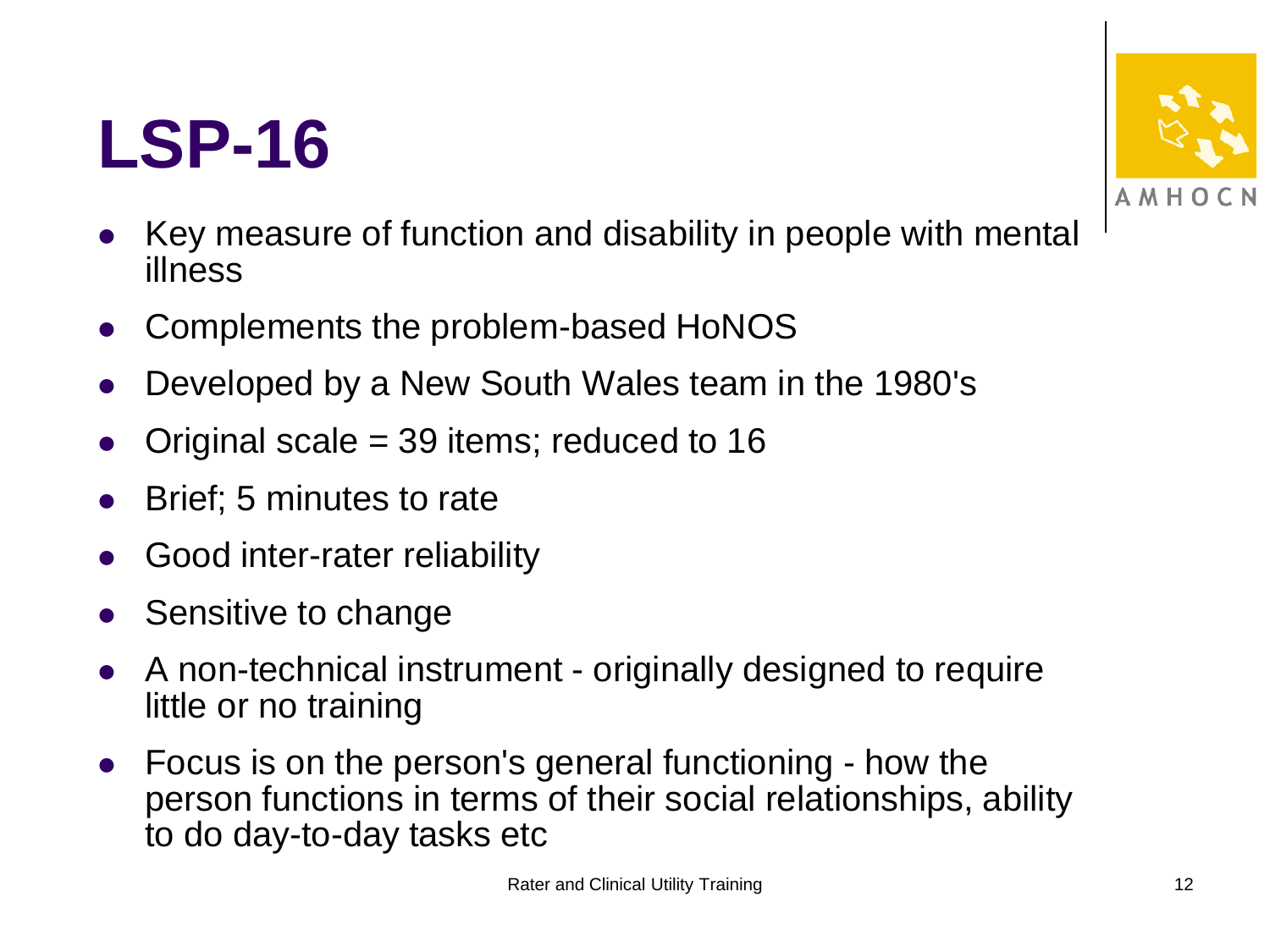

# **LSP-16 Rating Rules**

- Use all available information, from any source
- The LSP-16 is not a clinical interview
- Rate **the general level of functioning**  over the last 3 months
- Four Subscales
	- Withdrawal;
	- Antisocial behaviour;
	- Self-care; and
	- Compliance.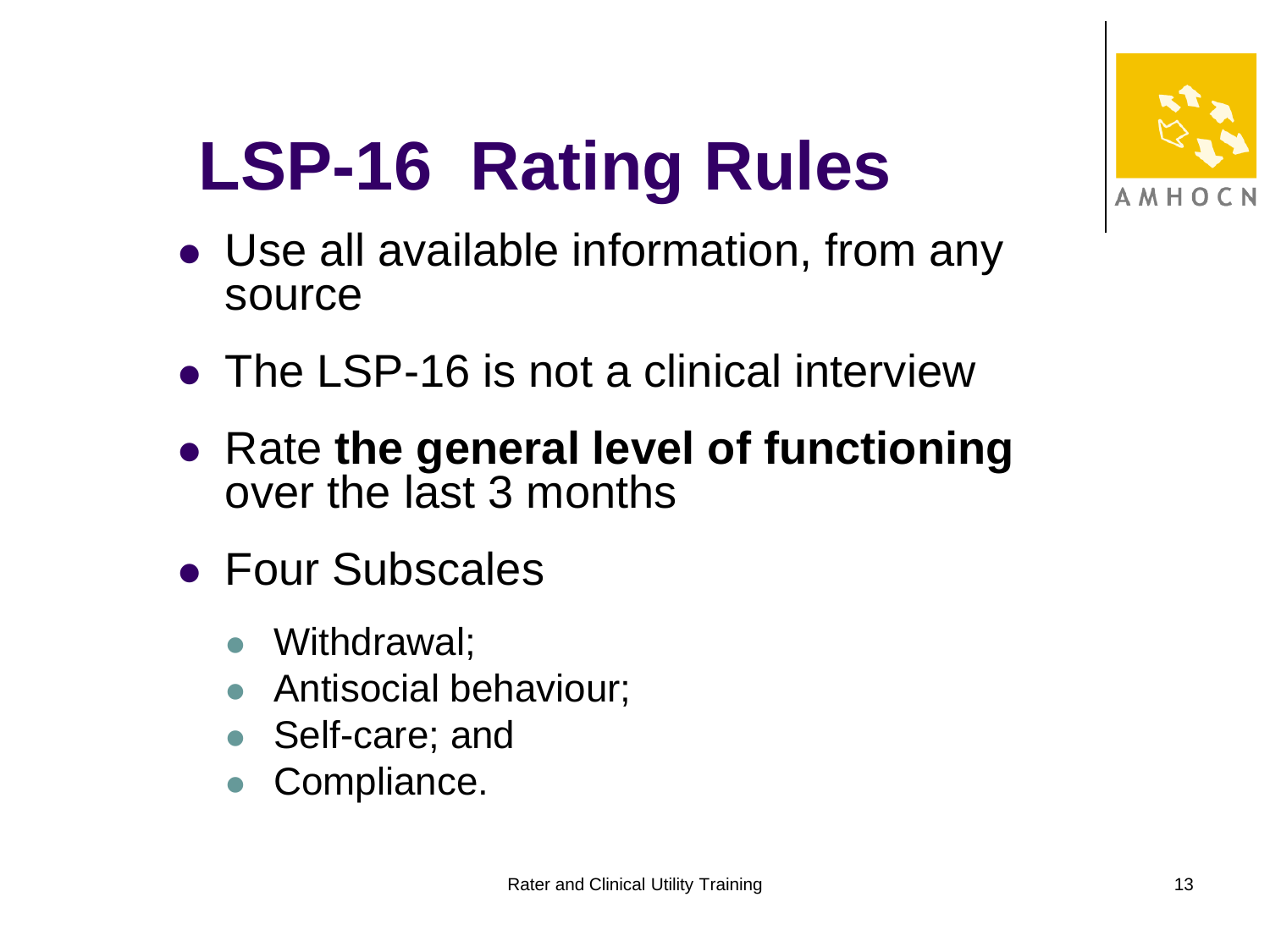### **Rating the Focus of Care**



- Assesses the primary goal of care.
- Based on concept of 'phase of illness' in people with psychiatric disorders.
- Rate main focus of care over whole episode - is therefore a **retrospective measure.**
- Single rating item to identify the main 'focus of care'.
- Measures categories not rankings.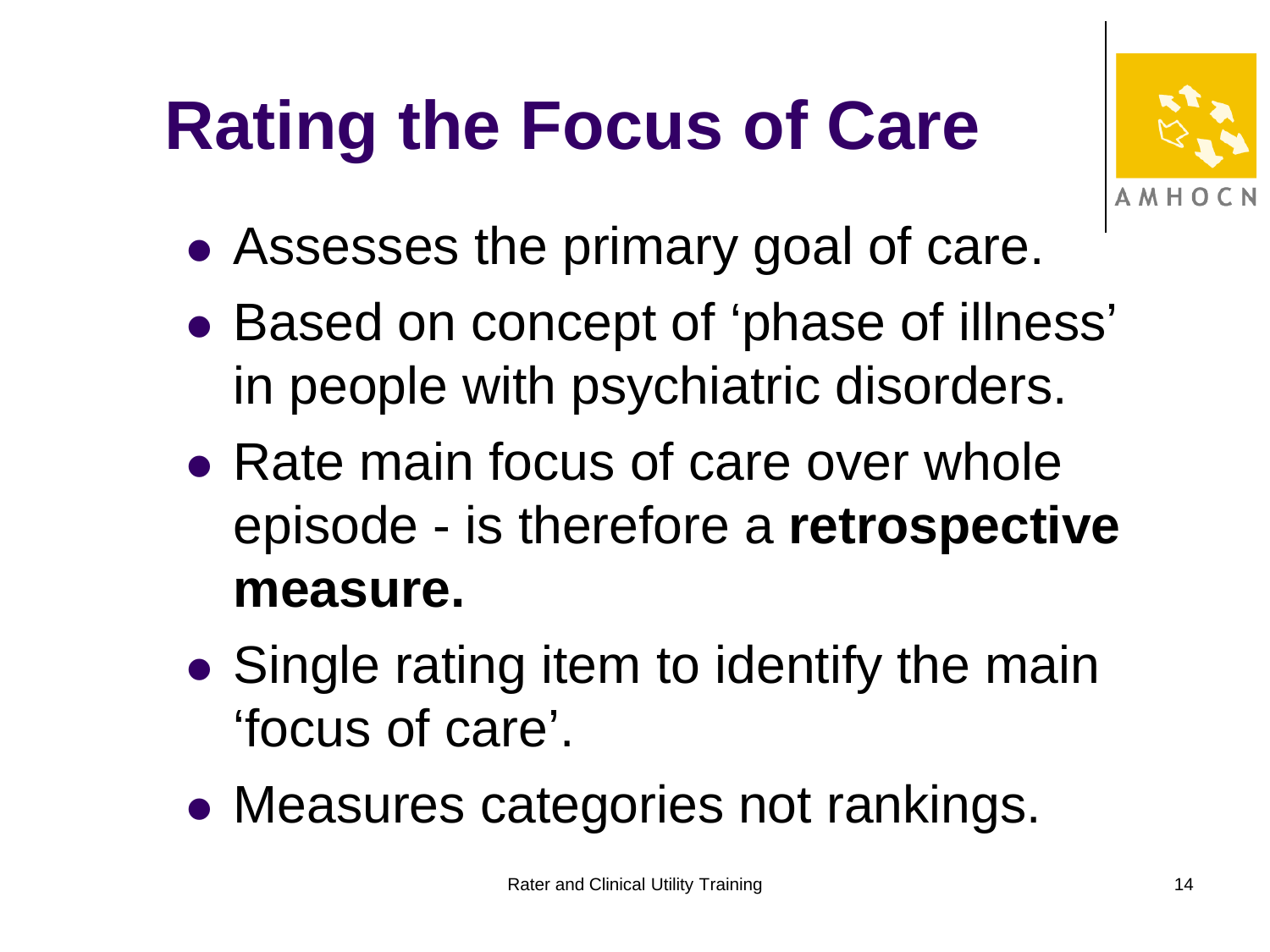| <b>FOCUS OF CARE</b>      | PRIMARY GOAL                                                                                                                                                                                                                                                                   |  |
|---------------------------|--------------------------------------------------------------------------------------------------------------------------------------------------------------------------------------------------------------------------------------------------------------------------------|--|
| Acute                     | Short-term reduction in severity of symptoms<br>and/or personal distress associated with recent<br>onset or exacerbation of psychiatric disorder.                                                                                                                              |  |
| <b>Functional Gain</b>    | <b>Improve personal, social or occupational</b><br>functioning or promote psychosocial adaptation in<br>a patient with impairment arising from a<br>psychiatric disorder.                                                                                                      |  |
| <b>Intensive extended</b> | <b>Prevent or minimise further deterioration and</b><br><b>reduce risk of harm</b> in a patient who has a stable<br>pattern of severe symptoms/frequent<br>relapses/severe inability to function independently,<br>and is judged to require care over an indefinite<br>period. |  |
| <b>Maintenance</b>        | <b>Maintain level of functioning, minimise</b><br>deterioration or prevent relapse where the patient<br>has stabilised and functions relatively<br>independently.                                                                                                              |  |

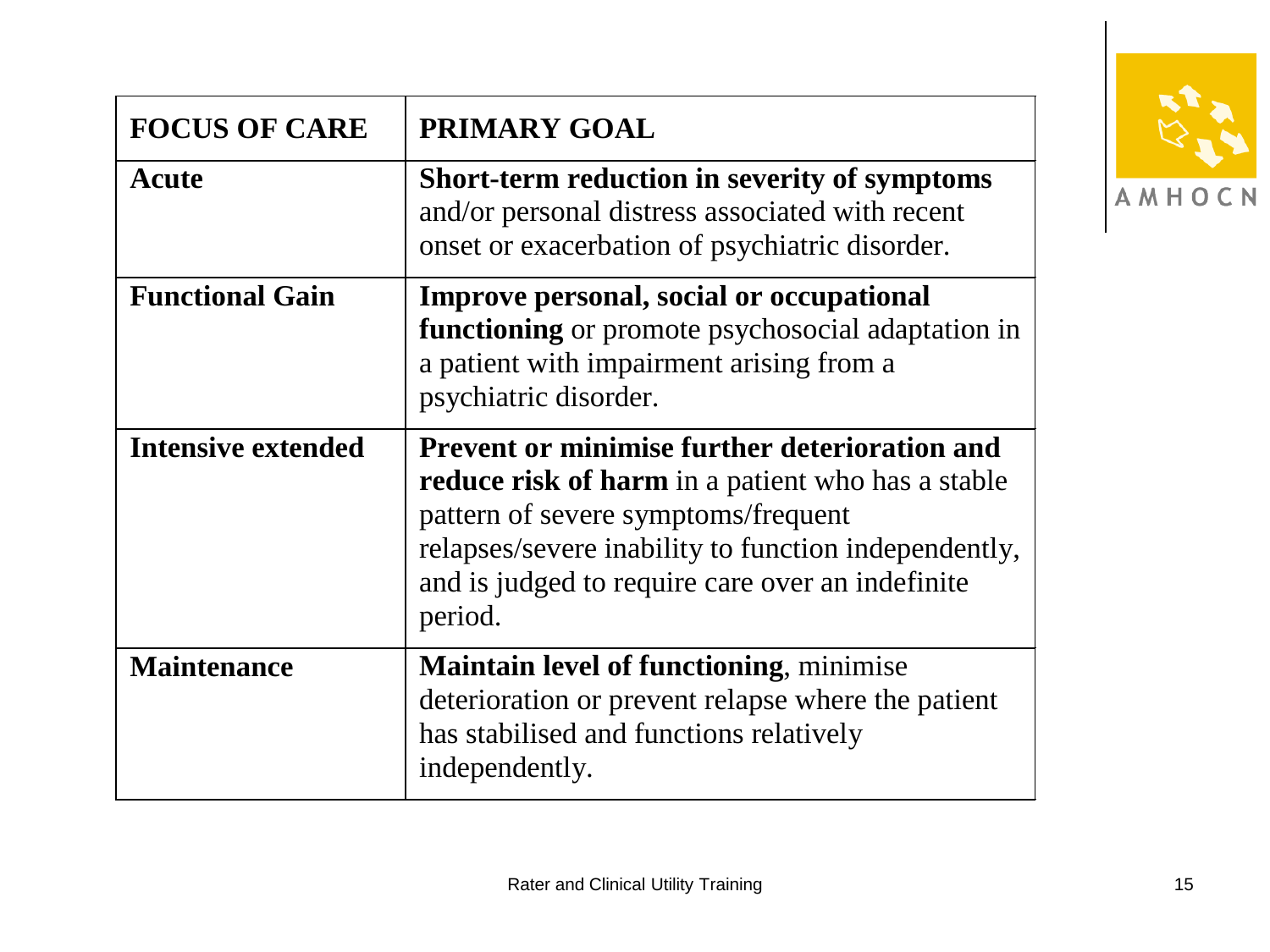### **Diagnosis**



#### **• Principal Diagnosis**

The Principal Diagnosis is the diagnosis established after study to be chiefly responsible for occasioning the consumer's care during the preceding *Period of Care.*

#### • Additional Diagnoses

Identify main secondary diagnoses that affected the consumer's care during the period in terms of requiring therapeutic intervention, clinical evaluation, extended management, or increased care or monitoring. Up to two *Additional Diagnoses* may be recorded.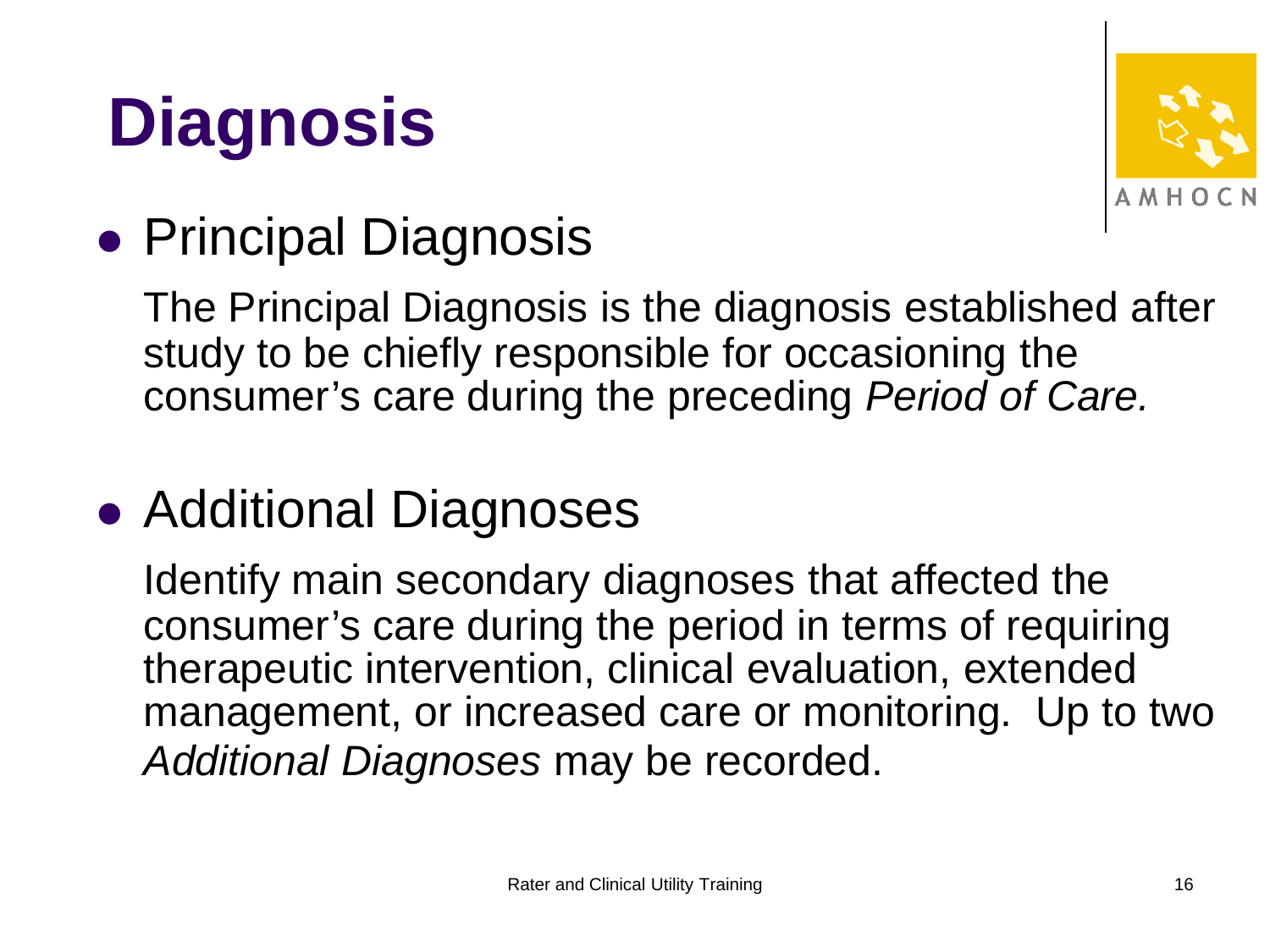## **Mental Health Legal Status**



 Was the person treated on an involuntary basis (under the relevant mental health legislation) at some point during the preceding *Period of Care*?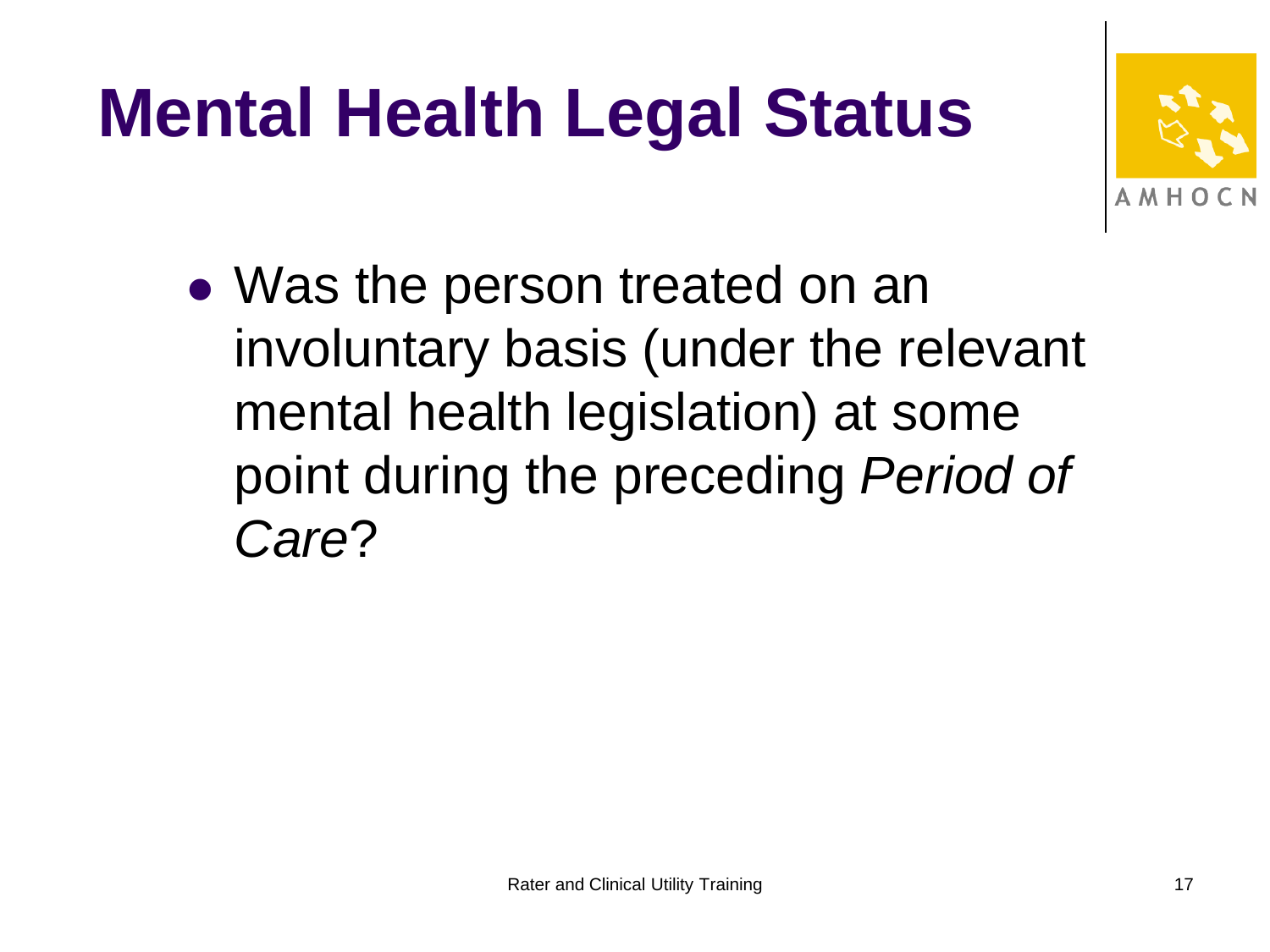# **Consumer Self Assessment in Clinical Practice**



A M H

A joint Australian, State and Territory Government Initiative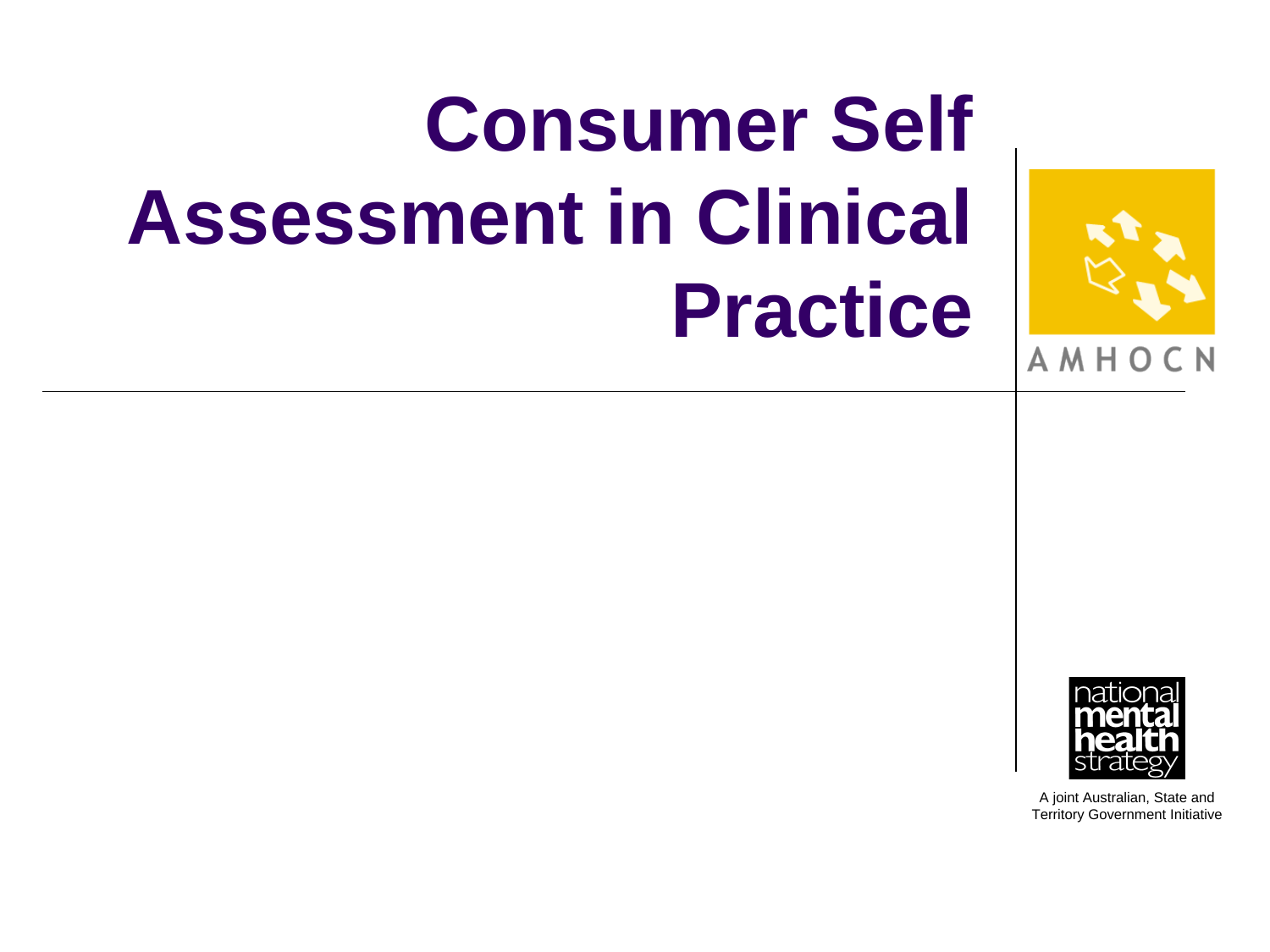#### **Activity**

#### Part One

• Offering the consumer self assessment.

#### Part Two

• Providing feedback on the consumer self assessment.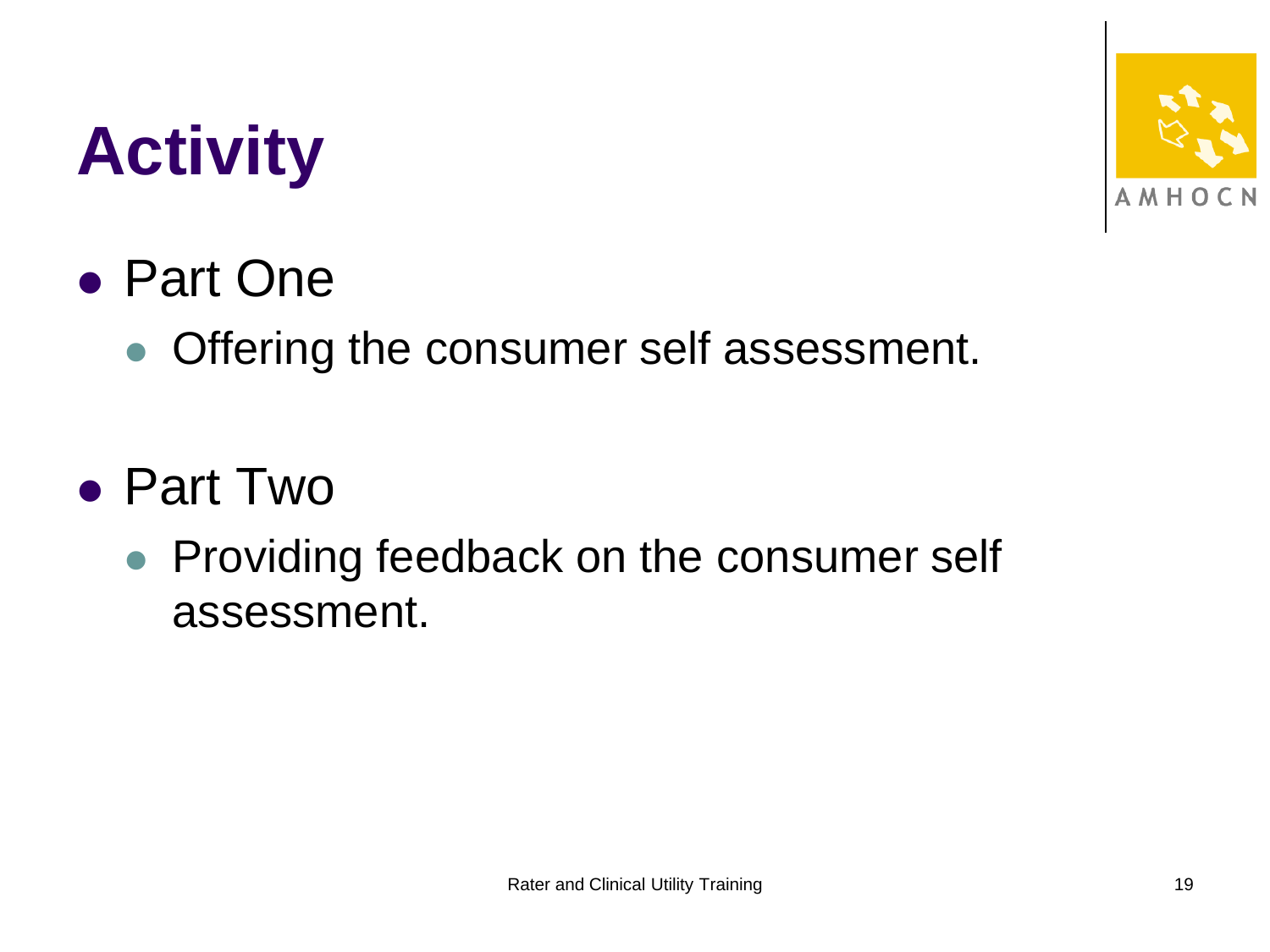#### **Consumer Self Assessment**



- Tool to support clinician assessment and consumer understanding of change over time.
- A process to engage the consumer and clinician in a meaningful dialogue to strengthen the working partnership.
- An opportunity for the consumer to contribute to their journey of recovery.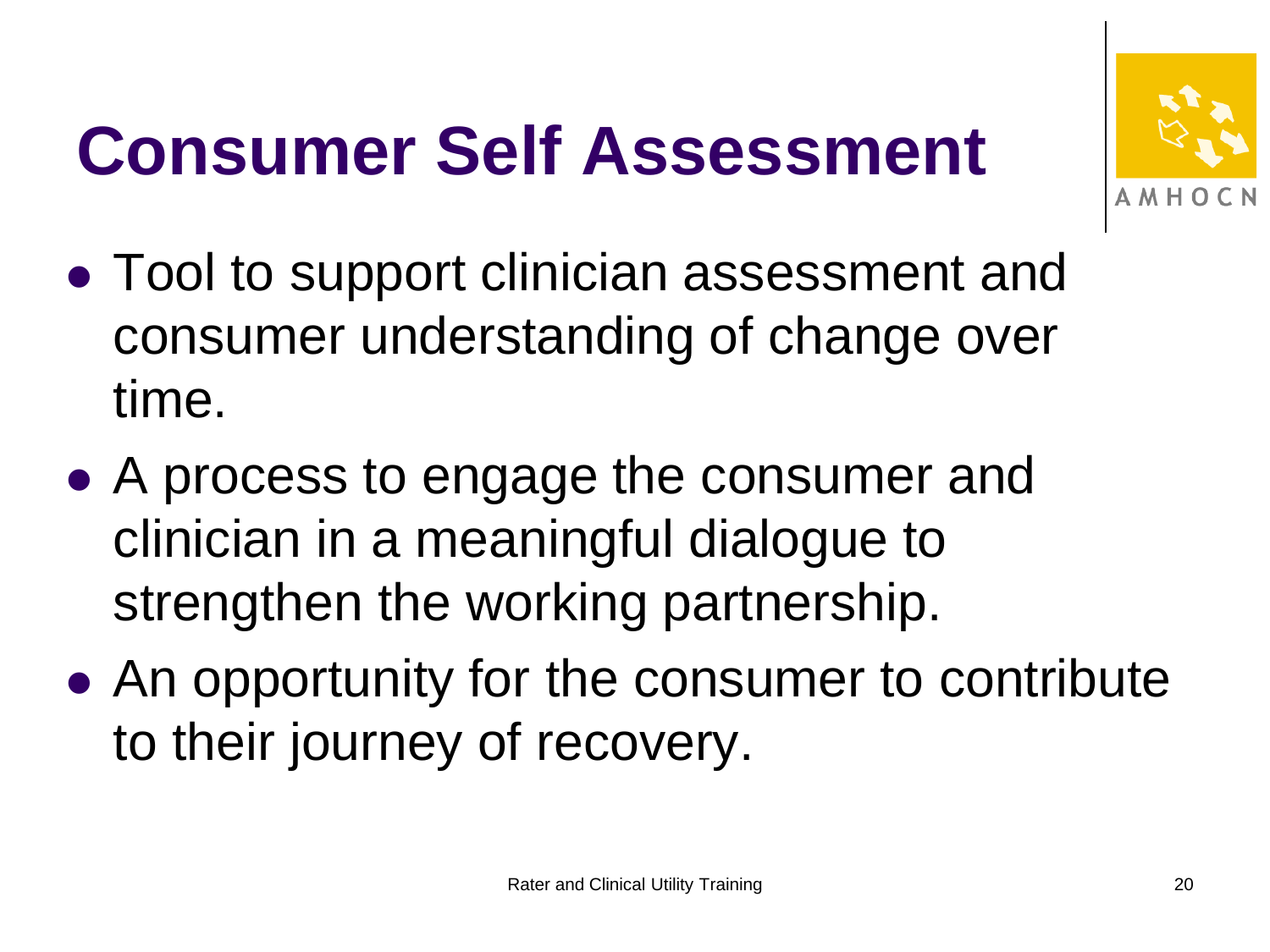#### **Offering the Consumer Self Assessment Measure**

#### **General Rule: Always offer the Consumer Self Assessment.**

- Complements the clinician rated measures.
- Completion by the consumer is always voluntary.
- Consumer self assessment information is subject to the same rules of confidentiality and privacy as all the other information held in their file.
- Explain why it is important that the consumer completes the consumer self assessment measure.
- Non completion will not have any detrimental effect on treatment.
- Encourage the consumer to answer all the questions but accept partial completions.
- Explain who is going to use the information.
- Explain how the information will be used.

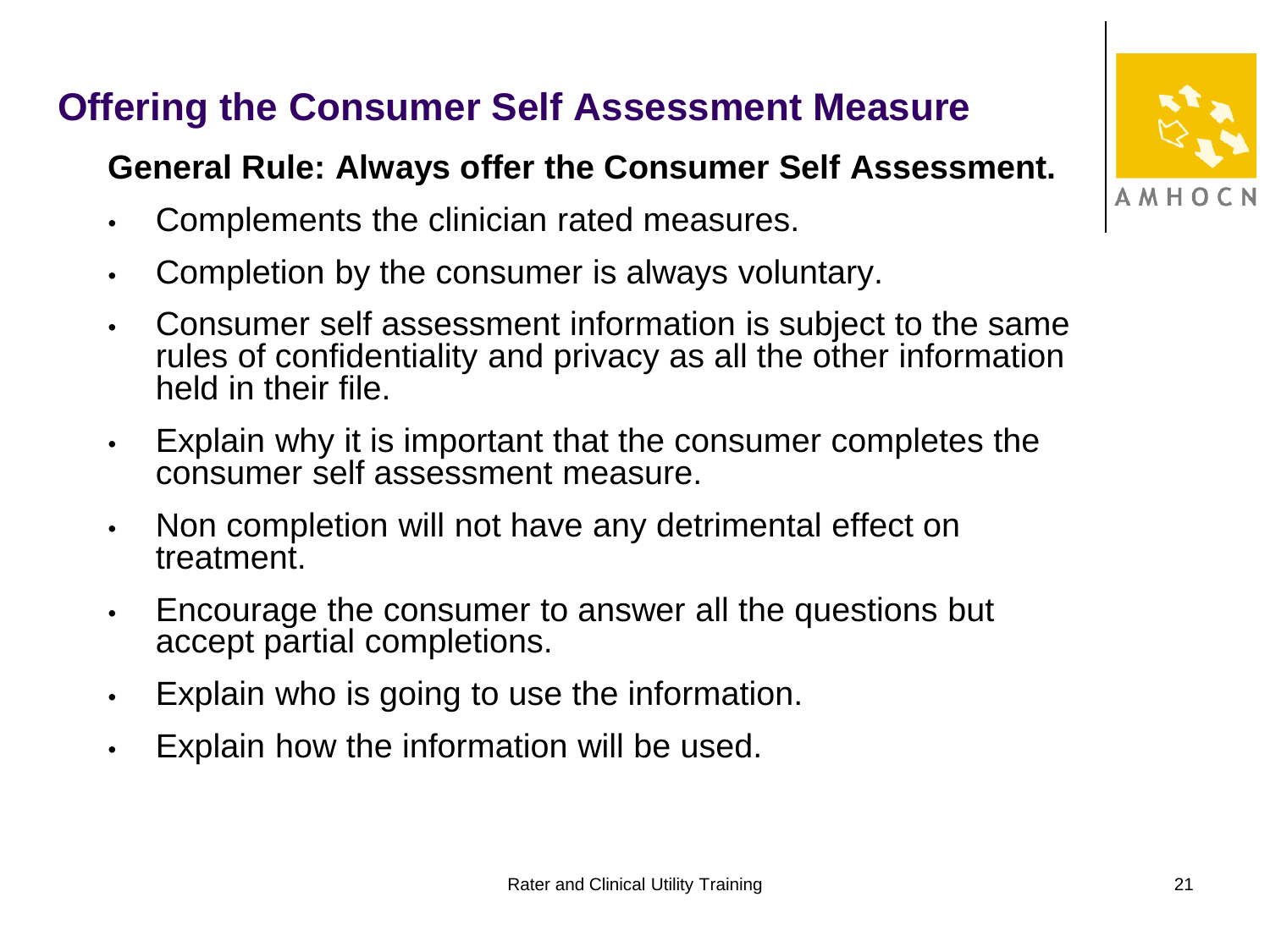**When not to offer the Consumer Self Assessment**

- **Temporary Contraindication** 
	- **Cognitive**
	- **Distressed**
	- Behaviourally disturbed
- General Exclusion
	- As a result of an organic mental disorder or a developmental disability
- Cultural or language issues make the selfreport measure inappropriate.

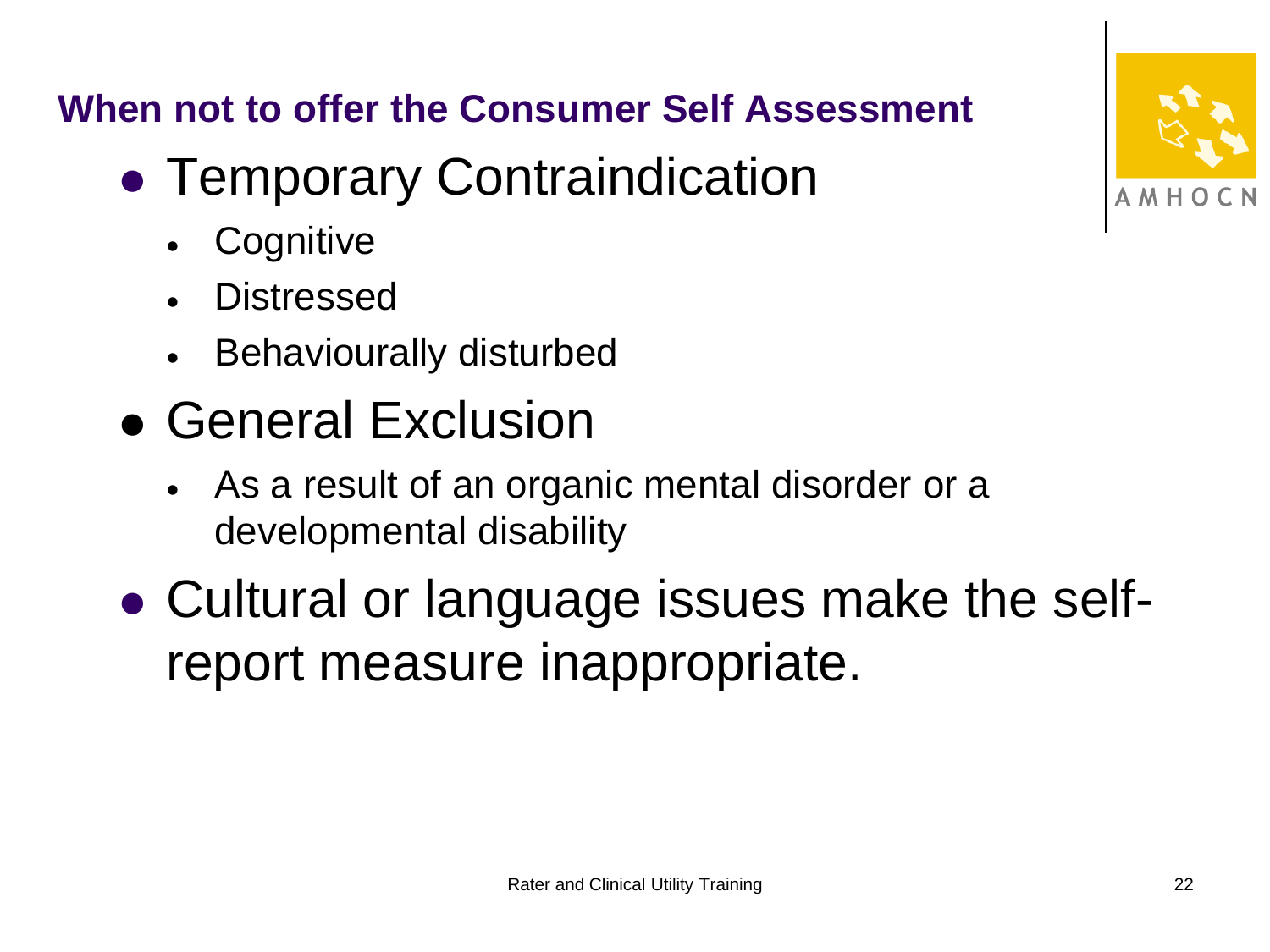## **Making Sense of the Numbers**



 Compare and contrast the consumer's presentation with available reference material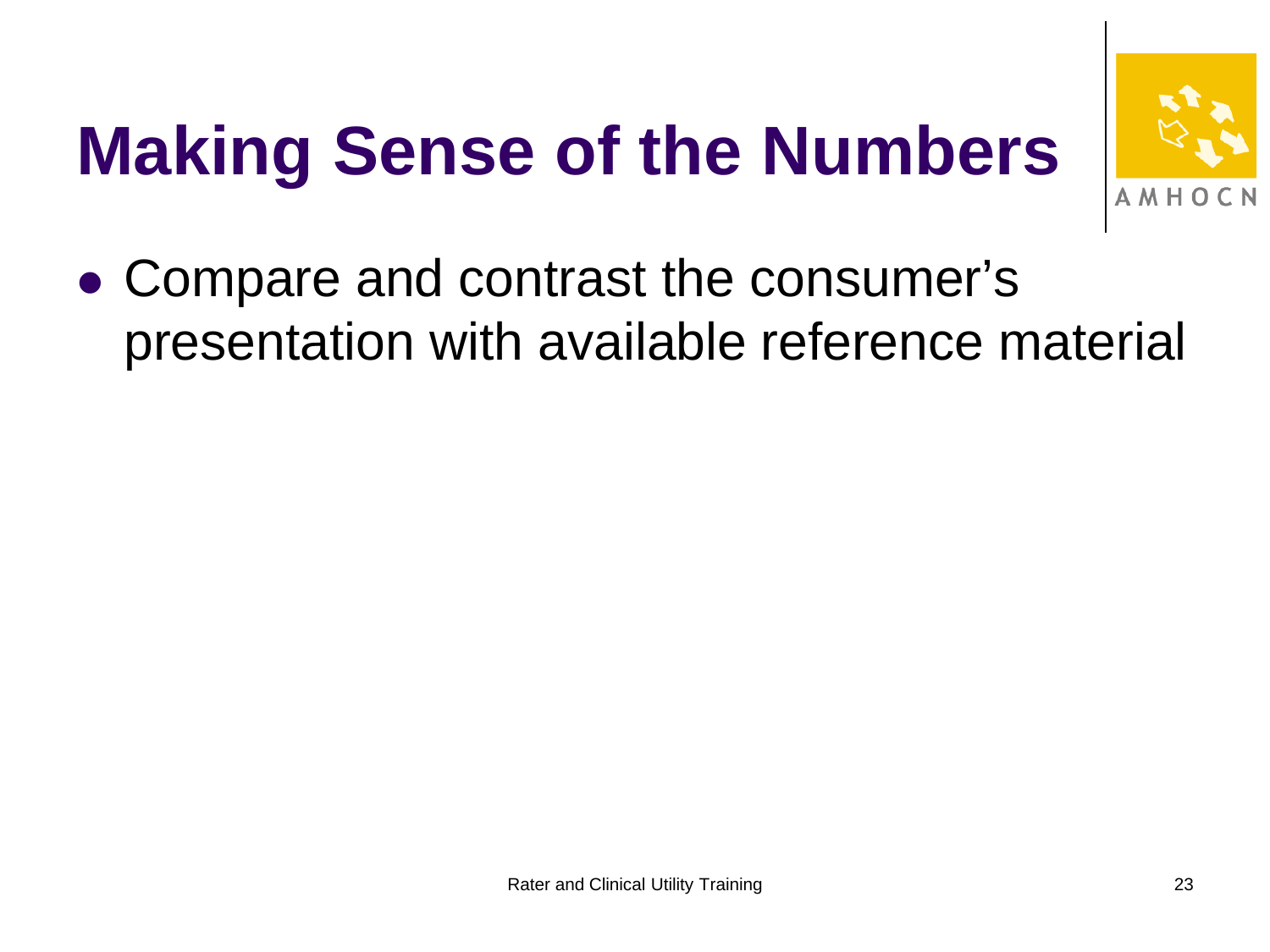#### **Care/ Treatment Planning**



- What would you do before seeing the consumer and/or carer again?
- During your next session, what would you do?
- What would you expect as the outcome of this next session? How would you know if it was a success?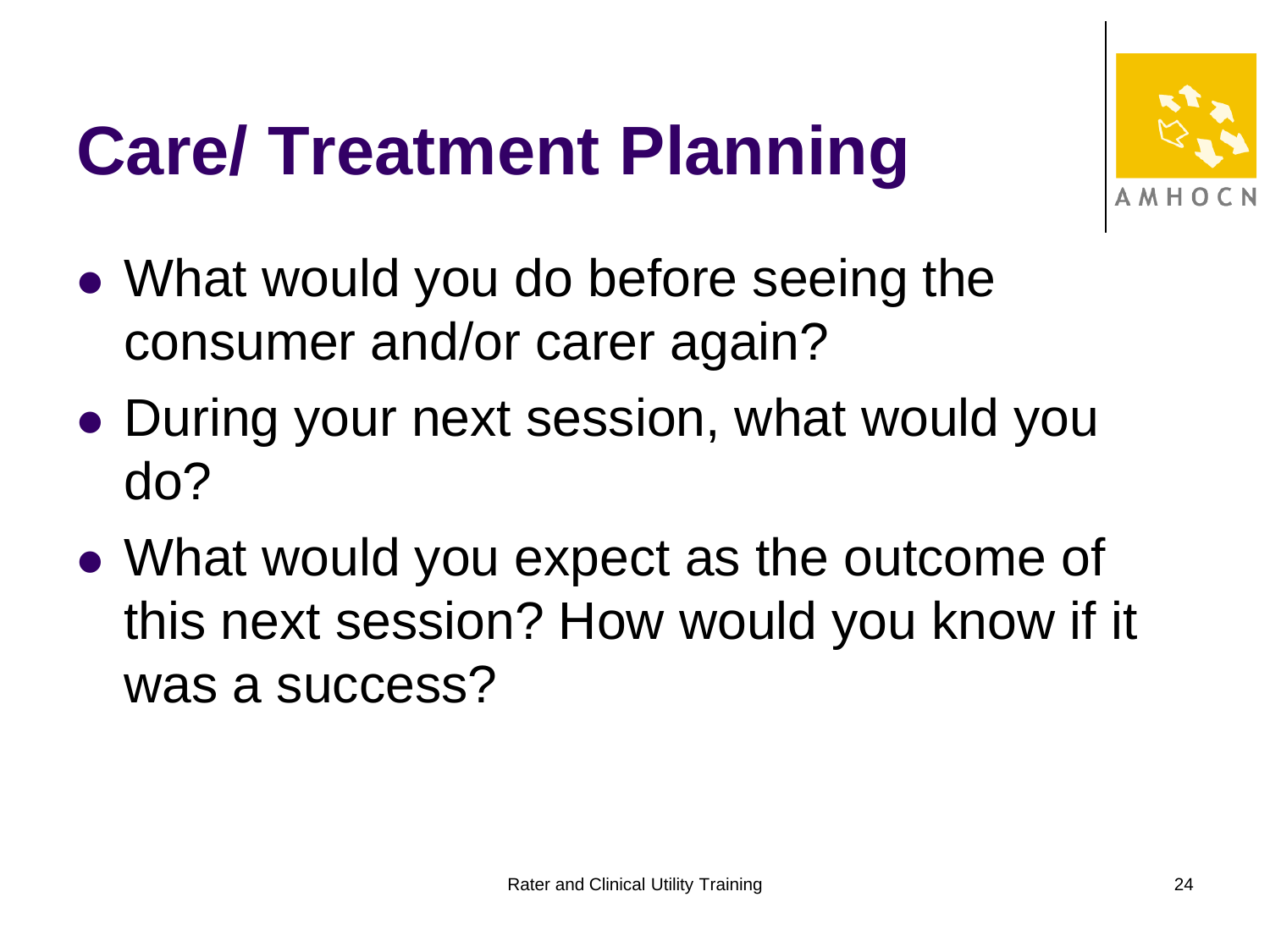### **Understanding variation in teams**



- Which unit services consumers with more severe psychotic phenomena?
- Which unit services consumers with less severe problems in relation to self harm?
- How might this data be used by Bingara to plan programs or improvements?
- How might this data be used by Werris Creek to plan programs or improvements?
- What additional information is required to better understand variation between service units?